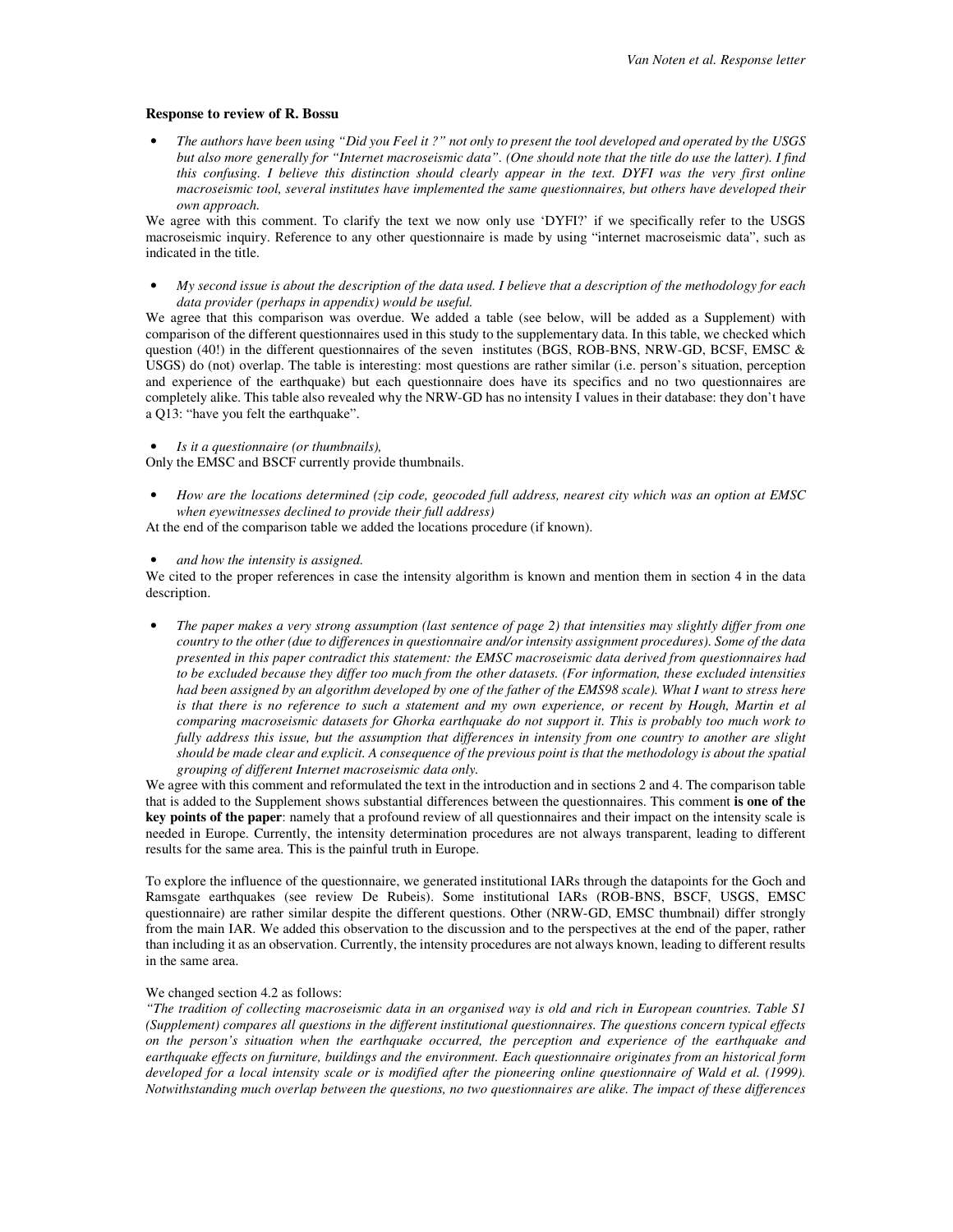*on the intensity scale is unknown and might be present, such as recently shown by Hough et al. (2016) on macroseismic datasets for the Nepal Ghorka earthquake."* 

• *In the second paragraph of the introduction, the EMSC is presented alongside the national institute while it works similarly to the USGS "Did you feel it". This seems to indicate there is no transfrontier and international internet macroseismic data collection in Europe or that EMSC works at national level, which is not the case.*  This was a mistake. EMSC has now been added to the international institutes

• *EMSC does not request not felt response from volunteers. The LastQuake app send notification after felt earthquake to people in the area and some of them may react to this notification by sharing their testimony*  Ok, this sentence has been modified adding the information above.

• *First sentence of the conclusion is inaccurate. Transborder macroseismic maps exist in Europe at EMSC. The challenge is to create a denser and possibly more accurate one by merging national datasets.*  Ok, this sentence has been modified

• *Third paragraph of the conclusion: the paper does not demonstrate "strongly improves the quality of real time intensity evaluation of individual agencies". Neither intensity assignment nor real time processing is covered in this article* 

Although we do not cover any real-time processing, the work in this paper aimes to set an example how data **could** be shared in Europe in quasi real-time. Hence, any statements on "real-time" processing have been deleted from the paper but we want to stress in the conclusions that generating dense transfrontier maps using national macroseismic data in Europe stays problematic. Only after a careful analysis of the different available questionnaires and their impact on the intensity scale, we can exchange and process intensity data in real-time.